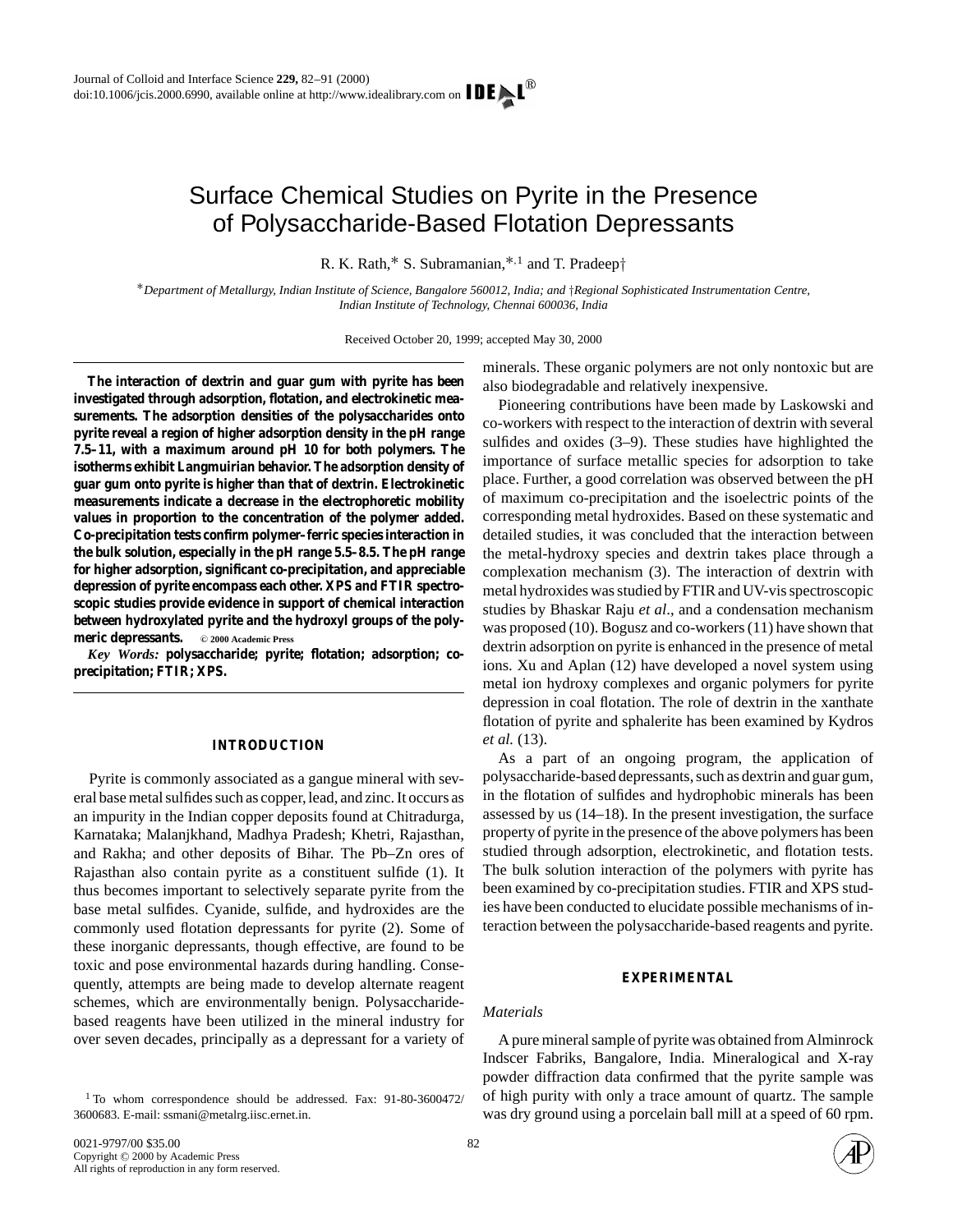The ground sample was then dry screened through 150-, 75-, and  $37-\mu$ m BSS sieves and stored in plastic containers. The  $-37$ - $\mu$ m size fraction was used for the electrokinetic and adsorption studies, while the  $(-150 + 75)$  µm fraction was used for the flotation tests. The BET nitrogen specific surface area of  $-37 \mu$ m pyrite was found to be 2.98 m<sup>2</sup>/g.

The sample of guar gum used in the study was obtained from s.d.Fine-Chem Ltd., Bombay, India, whereas the white dextrin sample was a J. T. Baker product. The molecular weights of guar gum and white dextrin were determined by HPLC to be  $4.22 \times 10^6$  and 3980, respectively. The polysaccharide solutions were prepared by dispersing a known weight in cold distilled water and then dissolving it with boiling distilled water. The polymer solutions were prepared fresh each day.

Potassium nitrate was used to maintain the ionic strength and nitric acid and potassium hydroxide were used as pH modifiers. All the reagents used in this study were of analytical grade. Deionized double-distilled water with a final conductivity of  $\lt$ 1.5  $\mu$ mho was used for all tests.

# *Methods*

*Adsorption studies.* In a typical adsorption test, 0.5 g of pyrite powder was taken and made upto 50 ml after addition of desired amounts of  $10^{-2}$  M KNO<sub>3</sub>, polymer solution of known concentration and pH in 250-ml Erlenmeyer flasks. The suspensions were then agitated for 2 h using a Remi Orbital Shaking Incubator at 250 rpm at 25◦C. After equilibration, the solution pH was again recorded. The solution was then centrifuged for 10 min at 5000 rpm using a Remi Laboratory Centrifuge R8C. The supernatant liquid was then clarified using Whatman 42 filter paper and analyzed for equilibrium concentration of polymer using a Shimadzu UV-260 Spectrophotometer as per the method suggested by Dubois *et al.* (19).

*Electrokinetic measurements.* Electrophoretic mobility measurements on pyrite, with and without polymers, were carried out using a Zeta meter 3.0 instrument (Zeta Meter Inc., USA) with bright molybdenum anode and platinum cathode electrodes. Potassium nitrate was used to maintain the ionic strength at  $10^{-3}$  M. A suspension of pyrite at  $0.2$  g/l was conditioned at a particular pH and equilibrated for one hour at room temperature (27◦C). Measurements were made on pyrite both in the absence and presence of different concentrations of guar gum or dextrin.

*Flotation tests.* Flotation tests were carried out using a modified Hallimond tube (20). Potassium ethyl xanthate (PEX,  $10^{-3}$  M) was used as collector for the pyrite flotation. For the flotation tests, 1 g of  $(-150 + 75)$   $\mu$ m pyrite sample was conditioned with 200 ml of double-distilled water at a particular pH for 10 min using a magnetic stirrer. The sample was then transferred to the Hallimond tube, and nitrogen gas was passed at the rate of 100 ml per min. After flotation for 3 min, the concentrate and the tailing fractions were separately filtered, dried, and weighed. The recoveries are expressed on a percentage weight

basis. In experiments where the polymers were used as depressants, the sample was further conditioned for 10 min at a given pH with the polymer prior to flotation.

*Co-precipitation tests.* Co-precipitation tests were carried out between dextrin/guar gum and ferric ions in aqueous solution to elucidate the interaction mechanism in the bulk solution. A known amount of ferric nitrate solution was mixed with polymer solution in such a way that the final concentration of ferric ions was 55 ppm and that of dextrin/guar gum solution 100 ppm in 100 ml solution. The desired pH was adjusted by adding either nitric acid or potassium hydroxide solution. After 30 min, the solution was centrifuged at 5000 rpm for 10 min in a Remi Laboratory Centrifuge R8C. The supernatant was then analyzed for total iron by using a Thermo Jarrell Ash atomic absorption spectrophotometer. Polymer concentration was determined using the method of Dubois *et al.* (19). Similar tests were also carried out in 100-ml solutions of  $Fe<sup>3+</sup>$  ions or polymer as control experiments.

*FTIR studies.* The infrared spectra of pyrite, dextrin, guar gum, and the products of interaction between the mineral and the polymers were recorded using a Nicolet Model 400D Fourier Transform Infrared Spectrometer operating in the range 4000– 400 cm−1. The KBr pellet technique was adopted for recording the spectra. Approximately 2 mg of the desired powder sample was thoroughly mixed with 200 mg of spectroscopic grade KBr and pressed into pellets for recording the spectra.

*XPS studies.* The X-ray photoelectron spectra of the samples were recorded using the ESCALAB MK-II instrument of V.G. Scientific Ltd., UK. A vacuum of 10<sup>-8</sup> Mbar was maintained during the data collection. Mg $K\alpha$  was the target used in this study.

# **RESULTS AND DISCUSSION**

#### *Adsorption Studies*

Detailed adsorption experiments have been carried out to study the effect of time, pH, and polymer concentration on the adsorption densities of dextrin and guar gum onto pyrite.

*Kinetics.* The adsorption densities of dextrin and guar gum onto pyrite as a function of time are shown in Fig. 1. The experiments were carried out at a natural pH of 2.7. It is evident that the adsorption density reaches its saturation value in about 1 h for both dextrin and guar gum. In all further adsorption studies, the time of equilibration was fixed at 2 h for both polymers. It is apparent from the figure that the adsorption density of guar gum onto pyrite is higher than that of dextrin.

*Effect of pH.* The effect of pH on the adsorption densities of dextrin and guar gum onto pyrite is shown in Fig. 2. It can be observed that the adsorption density of dextrin steadily increases with increase in pH from 2.6 to about 10 and thereafter decreases slightly with increase in pH. In the case of guar gum, there is a steep increase in the adsorption density from pH 2 to 4 followed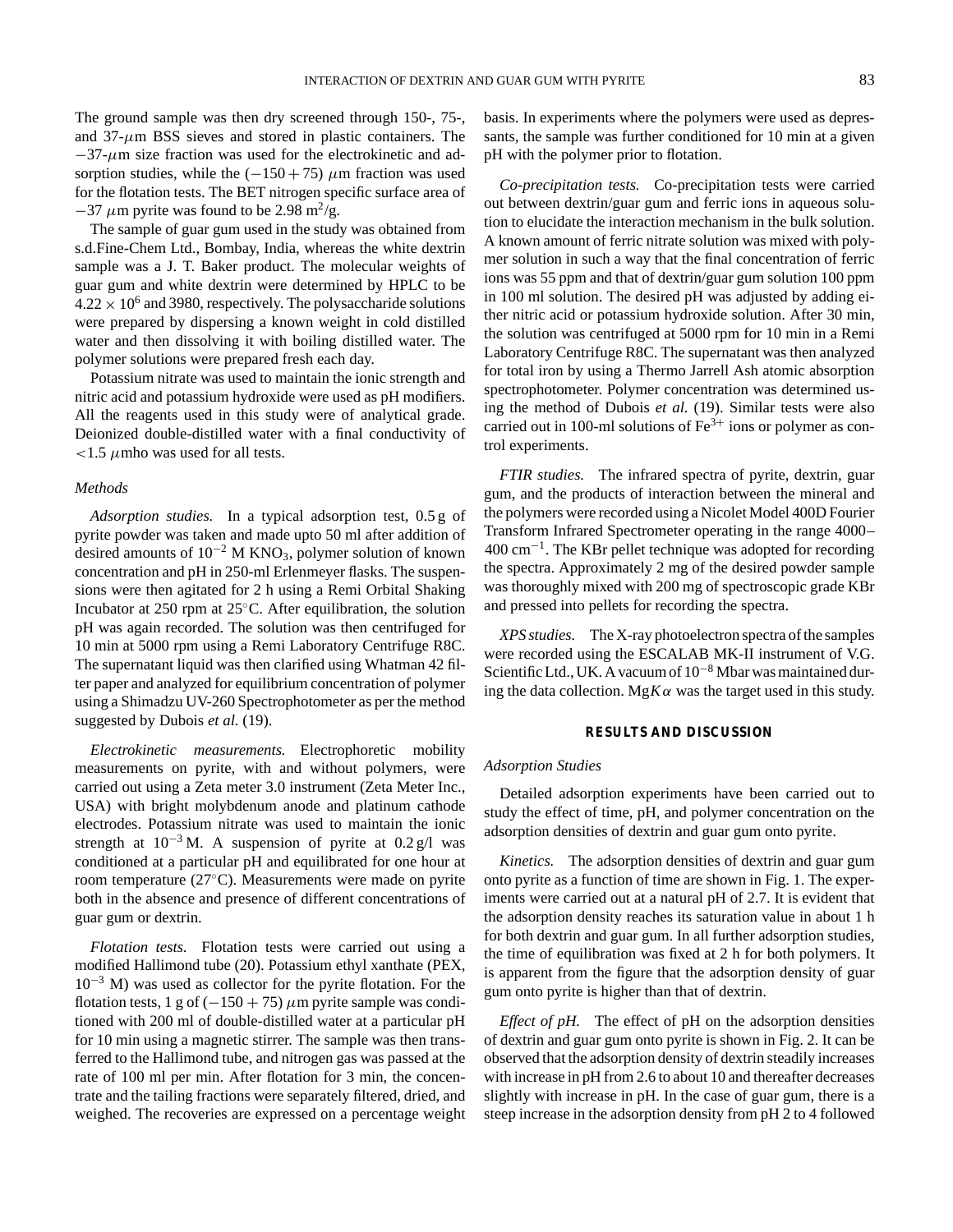Λ

 $KNO_3: 10^{2}M$ 

△ Guargum : 100 ppm

Dextrin: 100 ppm pH: 2.7

 $\circ$ 

C  $\overline{\mathbf{c}}$ 3 4 Time(h) **FIG. 1.** Adsorption of dextrin and guar gum onto pyrite as a function of

by a marginal increase up to pH 10, and beyond that pH, the adsorption density again decreases. It is interesting to note that a region of higher adsorption density is observed in the pH range 7.5–11. The higher adsorption density in the alkaline pH range may be attributed to the role of hydroxylated and hydrous oxide species. At low  $pH \approx (4)$ , there is little hydrous oxide precipitated, and above pH 11, complete precipitation of the hydrous oxide occurs leading to a decrease in the adsorption density. Beyond pH 11, the decrease in adsorption density could also be due to increased electrostatic repulsion between the negatively



**FIG. 2.** Effect of pH on the adsorption density of dextrin and guar gum onto pyrite.



**FIG. 3.** Adsorption isotherms of dextrin onto pyrite.

charged pyrite and the anionic polymeric chain. Here again, the higher adsorbability of guar gum compared to that of dextrin is clearly reflected.

It is well known that the hydroxyl groups in guar gum are in *cis* conformation while those in dextrin have a *trans* configuration (21). The higher adsorption of guar gum than that of dextrin onto pyrite may be attributed to the more favorable *cis* conformation of its hydroxyl groups apart from its higher molecular weight.

*Adsorption isotherms.* The adsorption isotherms of dextrin onto pyrite at two different pH values are depicted in Fig. 3. The adsorption density of dextrin onto pyrite at pH 2.7 shows an increase with an increase in equilibrium concentration upto about 250 ppm and thereafter attains saturation. The isotherm at pH 9.2 exhibits a steep rise in the adsorption density especially at lower concentrations and then gradually tends to a plateau region at high concentrations. The adsorption isotherm at pH 2.7 follows the L1 type of the Giles classification (22). On the other hand, the isotherm at pH 9.2 indicates that it is of the high affinity H1 type of the Giles classification (22).

Figure 4 portrays the adsorption isotherms of guar gum onto pyrite at three different pH values namely 2.9, 9.1, and 12.3. An increase in the adsorption density with an increase in concentration is observed. It is noteworthy that the isotherm at pH 9.1 shows the highest adsorption density followed by the isotherms at pH 12.3 and 2.9 in that order. These trends complement the results reported in Fig. 2. The isotherms at pH 9.1 and 12.3 may be classified as high-affinity H1 type, whereas that at pH 2.9 may be categorized as L1 type as per the Giles category (22).

The plot of the reciprocal of the amount adsorbed as a function of the reciprocal of the equilibrium concentration at all pH values studied shows a linear relationship for both dextrin and guar gum (Fig. 5) conforming to the Langmuir equation (23).

## *Electrokinetic Studies*

The electrophoretic mobilities of pyrite as a function of pH in the absence and presence of different concentrations of dextrin

 $2.4$ 

 $2.C$ 

 $1.6$ 

 $1.2$ 

 $0.8$ 

 $0.4$ 

Amount adsorbed(mg/m<sup>2</sup>)

time.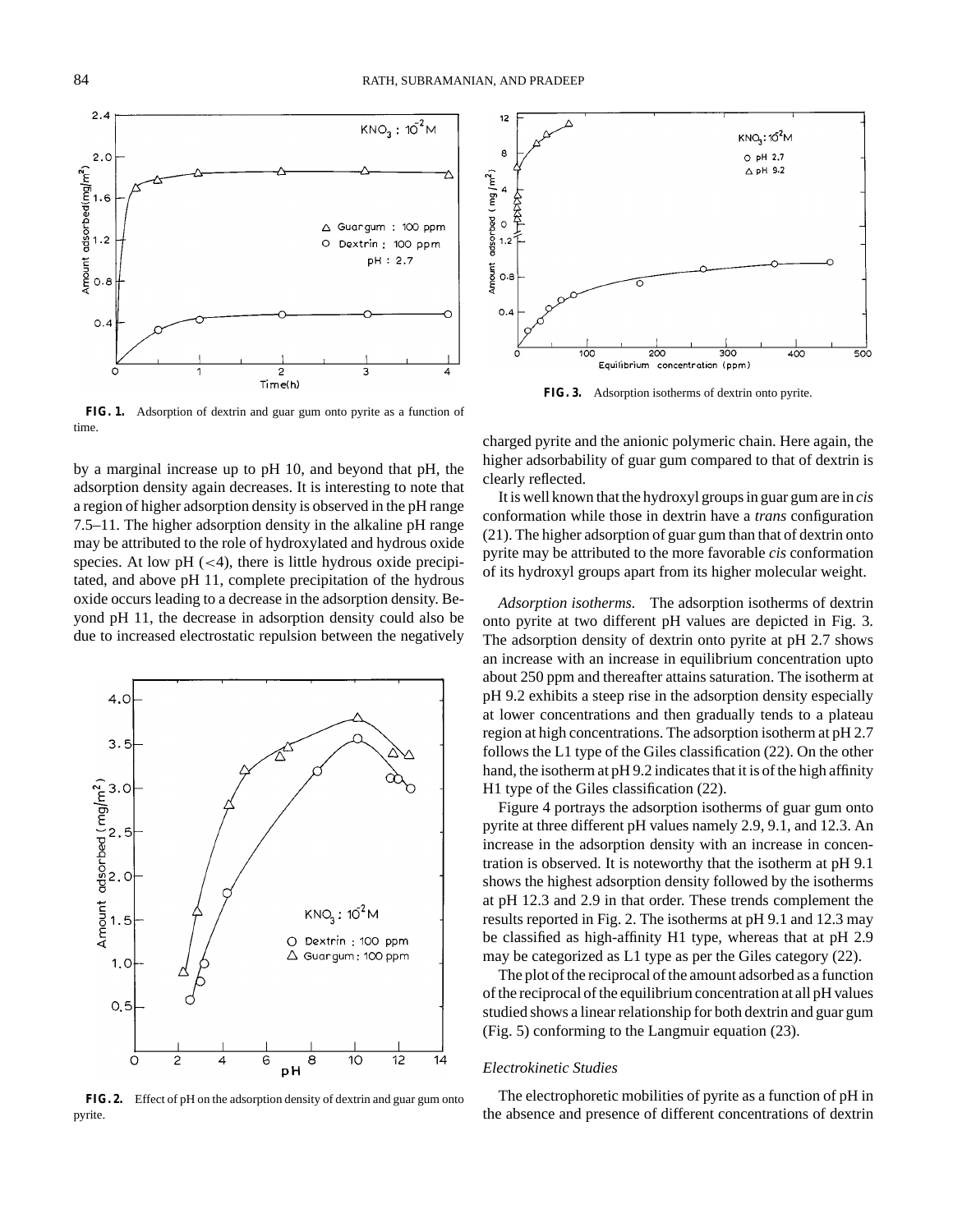

**FIG. 4.** Adsorption isotherms of guar gum onto pyrite.

and guar gum are shown in Figs. 6a and 6b, respectively. The measurements have been conducted using  $10^{-3}$  M KNO<sub>3</sub> as an indifferent electrolyte. It is apparent from the figures that the isoelectric point (iep) of pyrite is located around pH 6.8. At acidic pH values, pyrite shows positive electrophoretic mobility, whereas in the alkaline pH range, it is negatively charged. It has been reported that the positive charge originates from the formation of a partially hydrolyzed cationic species, and it is eliminated in the pH range of complete hydrolysis (24). Similar iep values around pH 6–7 have been reported by other workers (13, 25) for pyrite. The addition of different concentrations of dextrin (Fig. 6a) or guar gum (Fig. 6b) in the range of 1 to 10 ppm



**FIG. 5.** Plot of reciprocal of adsorption density versus reciprocal of equilibrium concentration of dextrin and guar gum.



**FIG. 6.** Electrophoretic mobility of pyrite as a function of pH in the absence and presence of different concentrations of (a) dextrin and (b) guar gum.

correspondingly reduces the negative electrophoretic mobility values in proportion to the polymer concentration, presumably without any shift in the iep value, resembling the influence of an indifferent electrolyte. A similar depression of the surface charge of pyrite in the presence of dextrin was also observed by Kydros *et al.* (13).

Since the polymers appear merely to reduce the electrophoretic mobility in absolute magnitude under all the pH conditions studied, the primary effect of the large macromolecules seems to be to shift the slipping plane further away from the interface. These results suggest that some conformational rearrangements of the macromolecules take place with increasing extension of the looping chain, when the polymer concentration is further increased. These observations are in consonance with the results of the effect of the adsorption of large nonionic molecules on the zeta potentials reported by many researchers  $(9, 26-29)$ .

The adsorption of the polymeric depressants, namely dextrin and gum, at the pyrite surface brings about a reduction of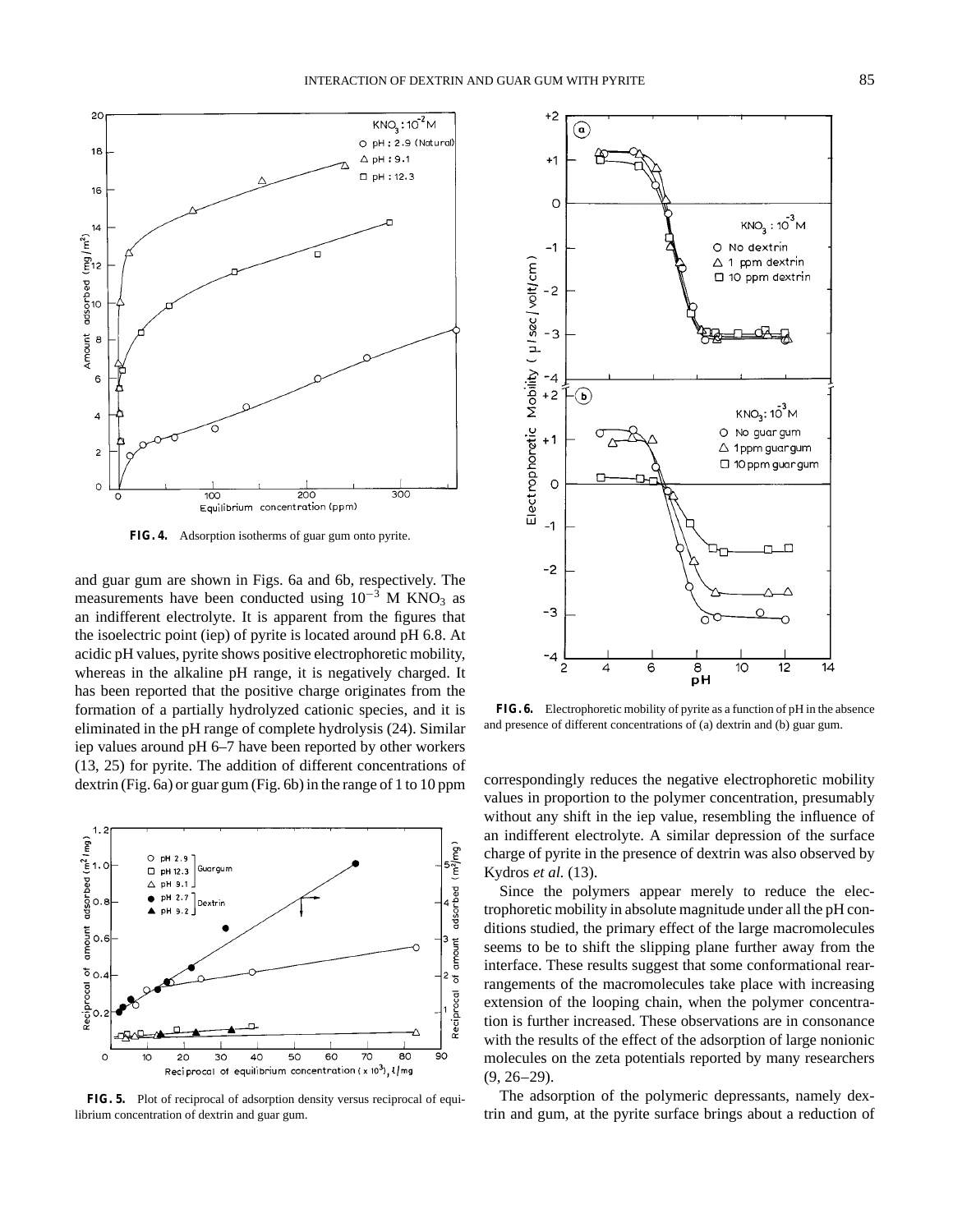$KNO_2: 10^{-2} M$ 

No Polymer

50 ppm Dextrin

50 ppm Guargum Collector, PEX : 10<sup>3</sup>M

Ō

Δ

 $\Box$ 



**FIG. 7.** Effect of pH on the flotation recovery of pyrite in the absence and presence of dextrin and guar gum.

the electrophoretic mobility values, rendering the pyrite surface hydrophilic.

# *Flotation Studies*

The flotation recovery of pyrite as a function of pH, in the absence and presence of dextrin/guar gum, is depicted in Fig. 7. Potassium ethyl xanthate (PEX,  $10^{-3}$  M) was used as the collector for pyrite. It is apparent that complete floatability of pyrite is observed up to pH 5.5. Beyond pH 5.5, the recovery decreases drastically to around 20% at pH ∼6.5 and remains at that value up to pH 12. The depression of pyrite at alkaline pH is due to the preferential adsorption of hydroxyl ions in comparison to the collector ions. Similar results have been obtained by other workers (11, 13).

In the presence of dextrin, there is not much of a change in the flotation recovery up to pH 5, but it steeply drops to about 40% at pH 5.6, and in the pH range 7–12 the flotation recovery is further reduced ( $\approx$ 18%). With respect to guar gum, the flotation recovery of pyrite decreases steeply from about 90% at pH 3 to about 30% at pH 5.5. It is further lowered to about 15% at pH 8 and remains close to that value upto pH 12. It can be observed from the figure that the depression action with guar gum is marginally better than that with dextrin, complementing the adsorption data.

The effect of dextrin/guar gum concentration on the flotation recovery of pyrite at three different pH values is portrayed in Fig. 8. It can be observed that the flotation of pyrite is hardly affected at pH 3.5 up to 10 ppm dextrin/guar gum concentration. A marginal depression is observed in the concentration range 10– 100 ppm of dextrin/guar gum at pH 3.5. The flotation recovery of pyrite at pH ∼5.5 drops appreciably to about 40 and 30% by the addition of 50 ppm of dextrin and guar gum, respectively. It may be recalled that in the absence of the depressants, the

recovery of pyrite is close to 85% at this pH (Fig. 7). It can be observed that pyrite is significantly depressed at pH 10.5 in the presence of 1–100 ppm dextrin/guar gum concentration, though similar results were obtained even in the absence of the polymeric depressants. Here again, guar gum is found to be a slightly better depressant than dextrin. The flotation recoveries are considerably reduced in the pH range 6–12, both in the absence and in the presence of the polysaccharides. In other words, the pH range of efficient depressant action of the polysaccharides overlaps with that of pyrite depression in presence of hydroxyl ions of the added alkali. However, the depressant action of the tested polysaccharides is also clearly discernible in the pH range 5 to 5.5, wherein the flotation recoveries are reduced to about 30–40%, when compared to ∼85% floatability of pyrite in the absence of the polymers at this pH value.

#### *Co-precipitation Studies*

The results of the co-precipitation tests conducted by interacting dextrin or guar gum with ferric ions are given in Fig. 9. It is apparent from the figure that the total concentration of iron species decreases significantly from about 50 to below 5 ppm in the pH range 6 to 8.5 and thereafter increases once again to about 45 ppm at pH 12. It has been reported (30) that ferric ion hydrolyzes much more readily than ferrous iron commencing at pH 1. At acidic pH, di- $[Fe_2(OH)_2^{4+}]$  and mononuclear [FeOH<sup>2+</sup> and Fe(OH)<sup>+</sup><sub>2</sub>] species are formed while Fe(OH)<sub>3</sub> and  $Fe(OH)<sub>4</sub>$  appear in neutral and basic media. The enhancement in the residual concentration of iron above pH 8.5 may be attributed to the formation of such soluble species. From Fig. 9 it can be observed that there is not much of a change in the residual concentration of ferric species in the pH range investigated in the presence of dextrin/guar gum. However, there is a significant decrease in the concentration of dextrin or guar gum in the presence of ferric species, particularly in the pH range 5.5 to 8.5, attesting to their interaction in the bulk solution. The pH values for maximum co-precipitation are close to



FIG. 8. Effect of dextrin and guar gum concentration on the flotation recovery of pyrite.

100

80

60

Flotation Recovery (%)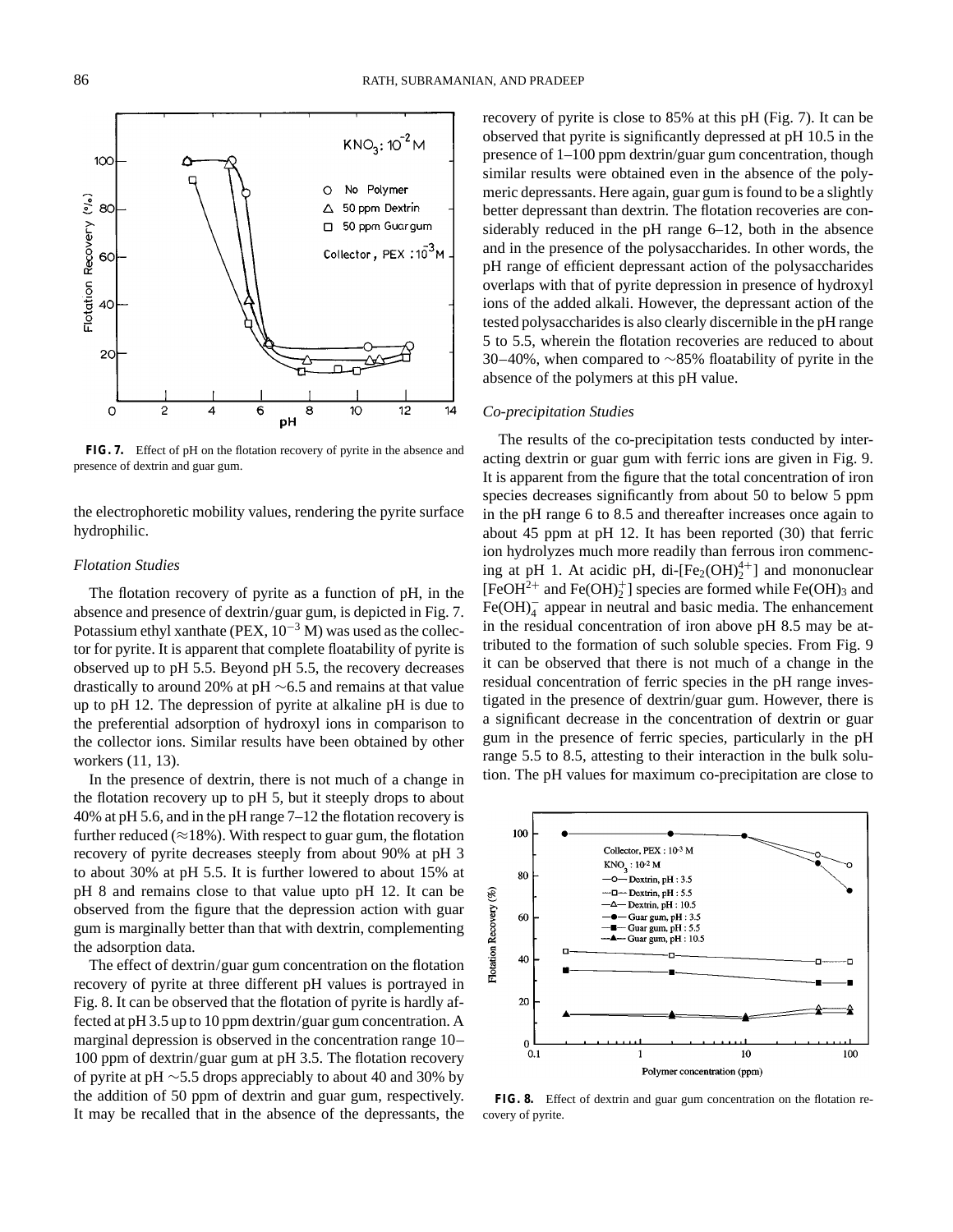

FIG. 9. Effect of pH on the residual concentration of dextrin or guar gum and iron.

7.5 and 7 for dextrin and guar gum, respectively. In the absence of ferric ion, the dextrin or guar gum concentration is unaltered as a function of pH. These studies further testify to the ferric hydroxy species–polymer complex formation in the bulk solution and are in close agreement with the results of interaction of various metal ions with polysaccharides (3, 31–34). In this context, it is pertinent to recall that Liu and Laskowski (3) found a good correlation between the pH of optimum co-precipitation of dextrin/metal ion and the isoelectric point of the corresponding metal hydroxide. In the case of the ferric–dextrin system, the pH of maximum co-precipitation was found to be about 7.5, which is in good agreement with the results of this study. The iep values of ferric hydroxide and other hydroxo-complexes of iron are reported to be in the range of pH 7.4 to 8.4 (35), which falls in the pH range of maximum co-precipitation found in this investigation. Although the adsorption densities of dextrin and guar gum onto pyrite were found to maximum at pH 10, a region of higher adsorption density was clearly observed in the pH range 7.5 to 11, which encompasses the pH range of maximum co-precipitation found in this study, as well as the reported values of the isoelectric point of ferric hydroxy species.

#### *Infrared Spectroscopic Results*

The FTIR spectrum of pyrite is portrayed in Fig. 10a. There is a broad band centered around 3255 cm<sup>-1</sup> that may be attributed



**FIG. 10.** FTIR spectra of (a) pyrite, (b) pyrite interacted with dextrin, and (c) pyrite interacted with guar gum.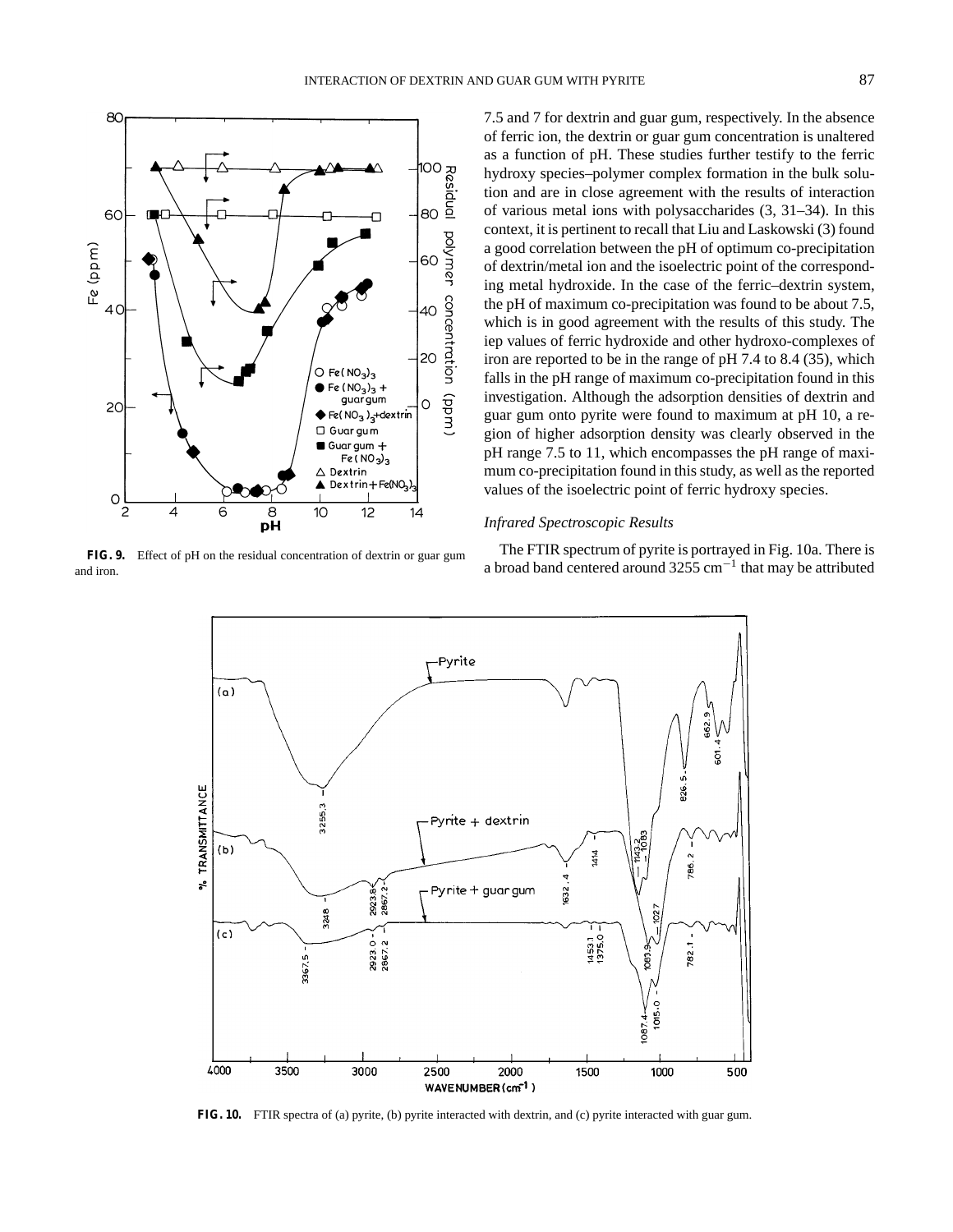**TABLE 1 Characteristic IR Frequencies of the Polymers**

| Wave number for<br>$d$ extrin $(cm^{-1})$ | Wave number for<br>guar gum $\rm (cm^{-1})$ | Characteristic group                                                                                  |
|-------------------------------------------|---------------------------------------------|-------------------------------------------------------------------------------------------------------|
| 3384                                      | 3384                                        | O-H stretching vibration                                                                              |
| 2924                                      | 2924                                        | $C-H$ stretching of $CH2$ group                                                                       |
| 1641                                      | 1657                                        | Ring stretching of glucopyranose<br>or galactose/mannose                                              |
| 1440, 1419, 1372                          | 1450, 1414, 1350                            | Symmetrical deformations<br>of $CH2$ group and numerous<br>C <sub>-OH</sub> deformations              |
| 1155, 1083                                | 1155, 1078                                  | C-OH and primary alcoholic<br>$-CH2OH$ stretching mode                                                |
| 1021                                      | 1021                                        | $-CH2$ twisting vibration                                                                             |
| 860, 767                                  | 871                                         | Glucopyranose or galactose/mannose                                                                    |
| 933, 767                                  | 930, 770                                    | Ring stretching and ring deformation<br>modes of the $\alpha$ -D-(1–4),<br>$\alpha$ -D-(1–6) linkages |

to hydrogen-bonded hydroxyl groups. The absorption bands in the range  $1200-1000 \text{ cm}^{-1}$  may be assigned to pyrite (36). In this region, there is an intense band at 1143 cm−<sup>1</sup> and a shoulder at 1083 cm−1. Similar bands have been reported by other workers (37). The bands in the region 600–800 cm<sup>-1</sup> arise due to the surface oxidation of pyrite. The characteristic IR frequencies of dextrin and guar gum are summarized in Table 1.

The FTIR spectra of pyrite after interaction with dextrin and guar gum are depicted, respectively, in Figs. 10b and 10c. The band at 2924 cm<sup>-1</sup> in the case of free polymer due to C–H stretching of the  $-CH<sub>2</sub>$  groups is split into a doublet and appears at  $\sim$ 2923 and 2867 cm<sup>-1</sup>, both in the case of dextrin- and guar gum-adsorbed pyrite samples. The bands at 1641 and 1657 cm<sup>-1</sup> due to ring stretching of glucopyranose in the case of dextrin and that due to galactose and mannose for guar gum appear at slightly lower wave numbers, namely 1632 and 1627  $cm^{-1}$ , for pyrite containing adsorbed dextrin and guar gum, respectively. The weak bands in the region  $1350-1450$  cm<sup>-1</sup> due to symmetrical deformations of  $CH<sub>2</sub>$  and COH groups appears at almost the same wavenumbers after adsorption, though with reduced intensities. The bands at 1083 and 1021 cm−<sup>1</sup> due to primary alcoholic  $-CH<sub>2</sub>OH$  stretching mode and  $CH<sub>2</sub>$  twisting vibrations, respectively, for dextrin appear slightly altered after adsorption at 1084 and 1027 cm<sup>-1</sup>, respectively (Fig. 10b), due to interaction of the –CO groups of the polymers with pyrite. On the other hand, in the case of the guar gum-adsorbed pyrite, the same bands appear at 1087 and 1015 cm<sup>-1</sup> as those at 1078 and 1021 cm−<sup>1</sup> for free guar gum. It is noteworthy that the band at  $\sim$ 930 cm<sup>-1</sup> in the free polysaccharides is absent after adsorption onto pyrite, due to chemical interaction. The weak bands at  $\sim$ 770 cm<sup>-1</sup> due to ring stretching and ring deformation of  $\alpha$ -D-(1–4) and  $\alpha$ -D-(1–6) linkages are reduced in the intensity and appear at 786 and 782 cm−<sup>1</sup> after adsorption of dextrin and guar gum, respectively.

Based on IR studies with respect to the interaction of lead hydroxide with dextrin, Liu and Laskowski (3) have reported that

the intensities of the bands at 930 and 760 cm<sup>-1</sup> are strongly influenced by substitution on the hydroxyl groups. An interesting observation made by them was that these peaks of dextrin disappeared, when lead hydroxide was in excess, due to complex formation with dextrin involving C-2 and C-3 hydroxyl groups. In a subsequent FTIR study, Bhaskar Raju and co-workers have proposed that the complexation between dextrin and calcium hydroxide proceeded through a condensation mechanism involving the hydroxyl groups at the C-2, C-3, and C-6 positions of dextrin. Further, the intensity of the band at  $\sim$ 930 cm<sup>-1</sup> was also found to be strongly reduced (10). The IR spectral results of the present study also revealed the absence of the 930 cm−<sup>1</sup> band, while the band at  $770 \text{ cm}^{-1}$  was reduced in intensity due to chemical interaction. Moreover, in the IR spectra of ferric hydroxide interacted with dextrin or guar gum, the characteristic peaks at 770 and 930 cm−<sup>1</sup> originating from the polysaccharides were conspicuously absent (Fig. 11). The spectral results thus corroborate the chemical complexation mechanism, originally proposed by Liu and Laskowski (3).

# *XPS Results*

Fe  $2p_{3/2}$  in FeS<sub>2</sub> is expected about 707 eV B. E. The asreceived sample shows no intensity in this region (Fig. 12(i)a). The peak maximum of  $2p_{3/2}$  appears at 711.2 eV B.E., which is attributable to a trivalent ion  $(Fe^{3+})$ , while the  $2p_{1/2}$  peak appears at 725.5 eV B.E. After interaction with the polymers, the intensities of both the  $2p_{3/2}$  and  $2p_{1/2}$  peaks of pyrite are reduced and the binding energy values are slightly lowered, attesting to its chemical interaction with the polymers (Fig. 12(i)a–c).

An examination of the as-received mineral shows (Fig. 12(ii)a) a rather sharp S 2*p* feature at 168.1 eV B. E. The spectrum also portrays a weak peak at 161.3 eV B. E. The former could be attributed to sulfate, whereas the latter is due to sulfide (FeS<sub>2</sub>) (38). Upon adsorption of guar gum (Fig. 12(ii)c), the low binding energy feature gains in intensity at the expense of the high binding energy structure. In the dextrin-treated sample, the enhancement of the 161-eV feature is comparatively lower (Fig.  $12(ii)b$ ).

O 1*s* in all these samples (Figs. 12(iii)a–c), appears as a single peak around 530 eV B. E. This could be attributed to a surface oxide or sulfate. O 1*s* in the case of pyrite appears at 530.8 eV B.E., while it is slightly shifted to lower B.E. after interaction with dextrin and guar gum. The C 1*s* region of the polymer-exposed samples (Fig. 12(iv)c) is shifted to lower binding energy values (∼283 eV B.E.), confirming the adsorption of the polymers (Figs. 12(iv)b and 12(iv)c). The C 1*s* in the case of the pyrite sample at 285 eV B.E. is due to the presence of impurity carbon.

An evaluation of all the regions suggests the presence of a thick oxide and sulfate layer at the surface of the free mineral. Bulk sulfide is evident from S 2*p* spectrum, whereas it is not apparent from the Fe 2*p* spectrum. This is because of the larger attenuation length of S 2*p* electrons. This suggests an upper limit of the thickness of the contaminant layer, on the order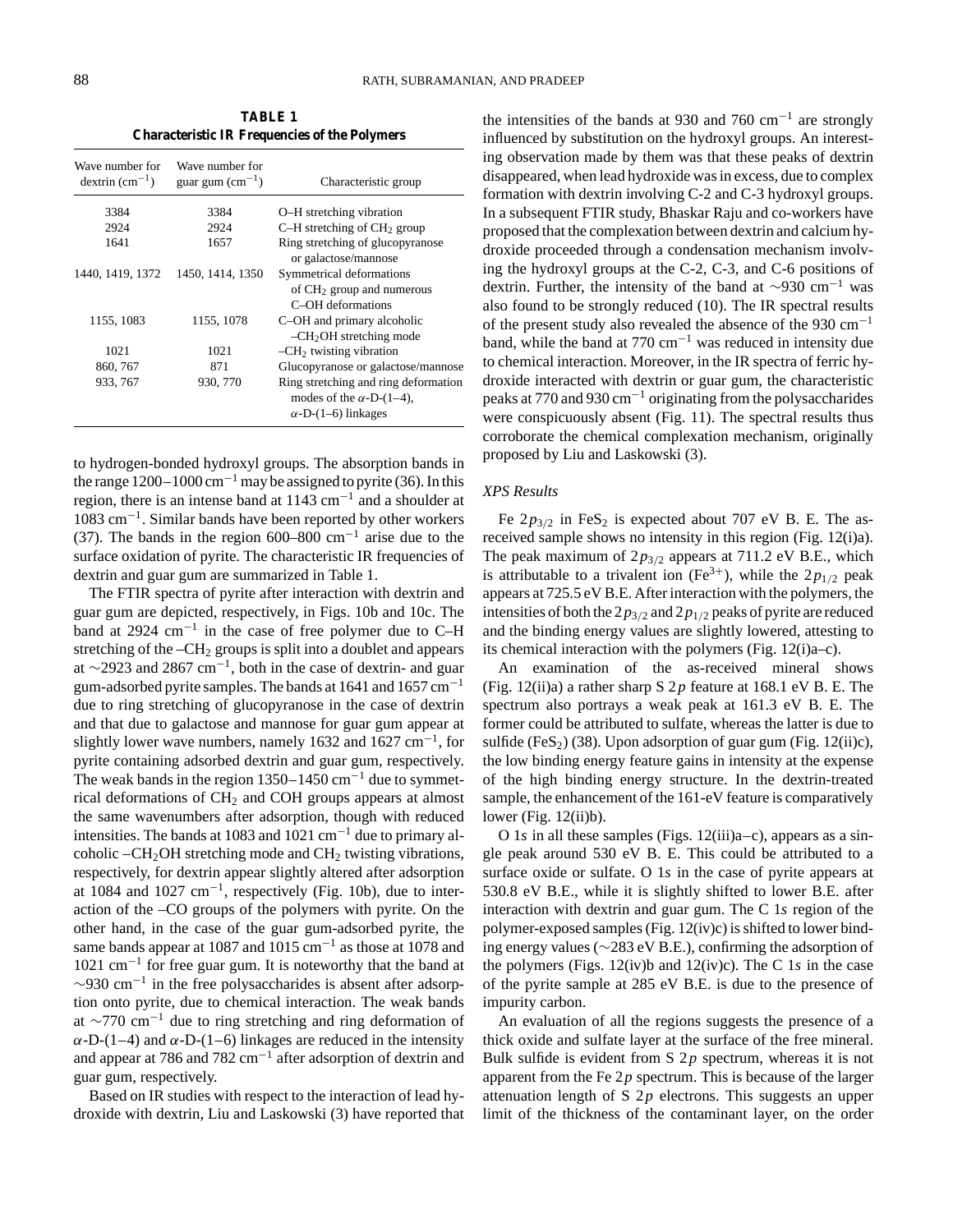

**FIG. 11.** FTIR spectra of (a) ferric hydroxide, (b) ferric hydroxide interacted with dextrin, and (c) ferric hydroxide interacted with guar gum.

of 50  $\AA$ , for the attenuation length of S 2p electrons. The fact that the sulfate peak decreases in intensity upon exposure to the polymer shows that it acts as an inhibitor layer preventing reaction with atmospheric oxygen. While the intensity of S 2*p* features due to sulfide is large, corresponding enhancement is not seen for Fe 2*p* features. This is again attributed to the lower mean-free path of the Fe 2*p* electrons. In the dextrin-treated sample, the intensity of S  $2p$  due to sulfide is low compared to the guar gum-interacted sample; correspondingly, the intensity of the 711-eV B. E. structure in the Fe 2*p* spectrum is also weak. This could be due to a relatively weaker interaction of dextrin with the mineral. The lower S 2*p* intensity of the sulfide peak in this sample cannot be attributed to a larger overlayer thickness, since the molecular weight of dextrin is substantially smaller. This suggests that the interaction strength of dextrin to the mineral is weaker than that of guar gum. This also leads to poorer surface passivation. The XPS data reinforce the results of the FTIR spectroscopic studies in support of the chemical interaction mechanism for the pyrite–polymer systems.

# *Adsorption Mechanisms*

Based on the studies carried out at the pyrite–solution interface and in the bulk solution, the following facts emerge:

(1) A region of higher adsorption density of dextrin/guar gum onto pyrite is observed in the pH range 7.5–11, with the adsorption maximum being around pH 10.

(2) The co-precipitation tests show strong interaction between the polysaccharides and the ferric species in the pH range 5.5–8.5, with the maximum co-precipitation taking place around pH 7–7.5 for the two polymers. These results are in good agreement with those reported earlier for the ferric hydroxide–dextrin system (3).

(3) Significant depression of pyrite is seen in the pH range 6–12, both in the absence and in the presence of the polysaccharide samples. Thus, there is an overlapping of the pH region of effective depressant action of the polysaccharides and that due to the hydroxyl ions of the alkali alone. However, the depressant action of the polymers is unambiguously discernible at pH 5–5.5, wherein the recoveries drop to about 30–40%, compared to about 85% in the absence of the polysaccharides.

(4) Electrokinetic studies indicate that the isoelectric point of the pyrite sample is located around pH 6.8, suggestive of surface oxidation, which is confirmed by the X-ray photoelectron and FTIR spectroscopic studies. The isoelectric points of the ferric hydroxo complexes are reported (35) in the range of pH 7.4– 8.4, which falls in the pH range of maximum co-precipitation of ferric hydroxy species–polysaccharide systems studied in this investigation.

(5) FTIR data indicate the disappearance of the 930-cm<sup>-1</sup> band and a decrease in the intensities of the 770-cm−<sup>1</sup> peak in the case of both dextrin- and guar gum-interacted and hydroxylated pyrite samples. These facts may be attributed to the chemical complexation between the ferric hydroxy species on pyrite and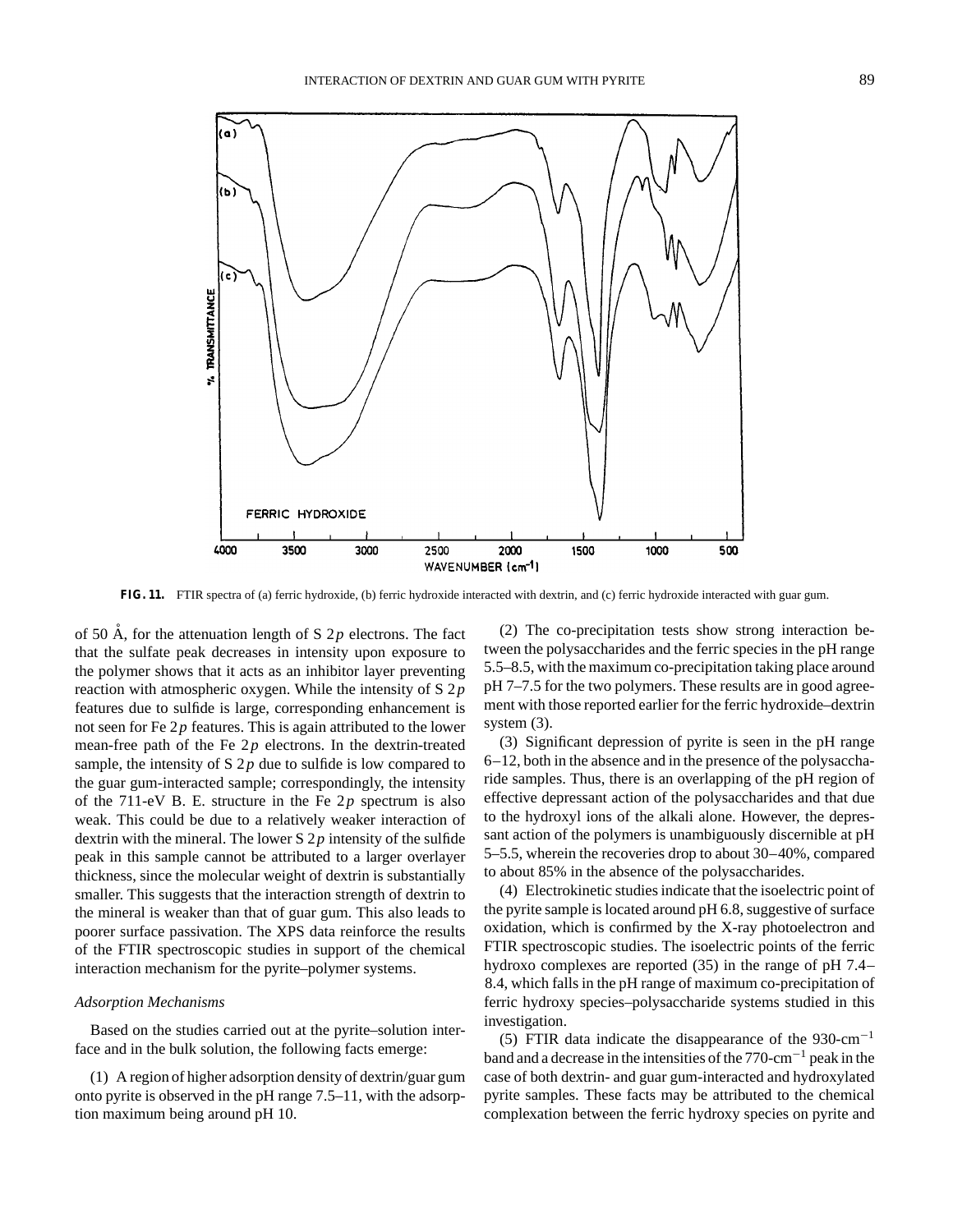

**FIG. 12.** X-ray photoelectron spectra of pyrite in the absence and presence of dextrin and guar gum for (i) Fe 2*p*, (ii) S 2*p*, (iii) O 1*s*, and (iv) C 1*s* regions.

the hydroxyl groups of the polysaccharides, in keeping with the mechanism postulated by Liu and Laskowski (3).

(6) The results of the XPS studies are also indicative of chemical interaction between ferric species and the polysaccharides.

From the foregoing discussion, it is evident that there is an overlap in the pH ranges of higher adsorption, significant coprecipitation, and pronounced depression. Additionally, the reported values of the isoelectric points of ferric hydroxide encompass the pH range of maximum co-precipitation observed in this study. Thus, in the pH range of strong hydroxylation of pyrite surface, higher adsorption of the polysaccharides takes place, leading to appreciable depression of pyrite. At this juncture, it is pertinent to recapitulate that a good correlation was observed between the pH values of optimum co-precipitation, maximum adsorption density, significant depression, and the isoelectric points of the relevant hydroxides in the case of the interaction of dextrin with galena and heazlewoodite (3, 39). Since iron exists in variable valency states, several hydroxy species are formed in solution, and consequently, the region of higher adsorption, optimum co-precipitation, and the isoelectric points of the hydroxy species of iron are spread over a pH range. The findings of this in-

vestigation are in good agreement with the results of Laskowski and co-workers for various minerals (39). The interaction mechanism postulated by them is applicable to the pyrite–dextrin/guar gum system, namely that the hydroxyl groups on the polysaccharides interact with the iron hydroxy species formed on the pyrite surface in a certain pH range, through a chemical complexation process. This is schematically represented below:

$$
\begin{array}{ccc}\nC-OH & C-O\\
\downarrow & +\text{Fe}-\text{OH} \longrightarrow \begin{array}{c}\nC-O\\
\downarrow & C-O\n\end{array}\n\end{array} \text{Fe} + \text{H}_3\text{O}^+. \qquad [1]
$$

# **CONCLUSIONS**

From the results of this investigation, the following conclusions can be drawn:

1. Adsorption measurements indicate that a higher amount of dextrin and guar gum are adsorbed onto pyrite in the pH range 7.5–11 and exhibit a maximum around pH 10. The adsorption isotherms follow Langmuirian behavior for both dextrin and guar gum. Additionally, guar gum adsorption onto pyrite is higher than that of dextrin.

2. Electrokinetic experiments show that the electrophoretic mobility values are reduced in proportion to the amount of the polymer adsorbed.

3. Co-precipitation tests show significant interaction between the polysaccharides and ferric hydroxy species in the pH range 5.5–8.5.

4. The pH range of higher adsorption density, significant coprecipitation, and appreciable depression of pyrite encompass each other.

5. XPS and FTIR spectroscopic studies provide evidence in support of chemical interaction between hydroxylated pyrite and the hydroxyl groups of the polymers.

# **ACKNOWLEDGMENTS**

The authors are grateful to the Head, Regional Sophisticated Instrumentation Centre, Chennai for extending the XPS facilities to carry out this investigation. One of the authors (R. K. Rath) gratefully acknowledges the Indian Institute of Science, Bangalore for the grant of a research associateship. The authors express their gratitude to the anonymous reviewer for his valuable comments to enhance the quality of the paper.

#### **REFERENCES**

- 1. Deshpande, S. B., and Raju, K. S., *J. Mines Metals Fuels* **37,** 458 (1989).
- 2. Ball, B., and Rickard, R. S., *in* "A. M. Gaudin Memorial Volume" (M. C. Fuerstenau, Ed.), p. 458. American Institute of Mining Metallurgical and Petroleum Engineers, New York, 1976.
- 3. Liu, Q., and Laskowski, J. S., *J. Colloid Interface Sci.* **130,** 101 (1989).
- 4. Liu, Q., and Laskowski, J. S., *Int. J. Miner. Process.* **26,** 297 (1989).
- 5. Liu, Q., and Laskowski, J. S., *Int. J. Miner. Process.* **27,** 147 (1989).
- 6. Laskowski, J. S., Liu, Q., and Bolin, N. J., *Int. J. Miner. Process.* **33,** 223 (1991).